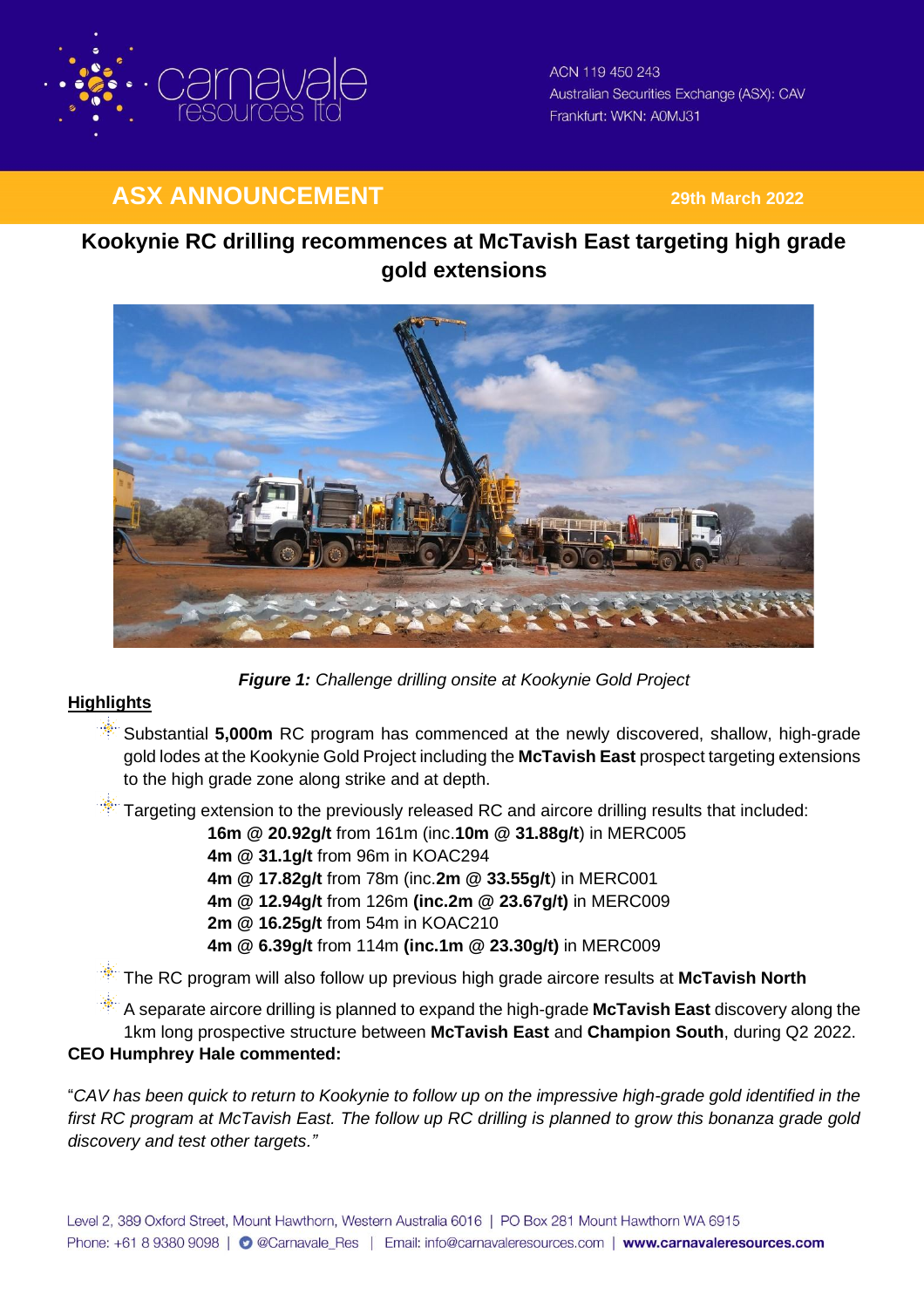Carnavale Resources Limited (ASX: CAV) is pleased to advise that it has commenced a program of approximately 5,000m of RC drilling at the Kookynie Gold Project. The Kookynie Gold project is located 160km north of Kalgoorlie in the West Australian Goldfields. Drilling will be targeting the newly identified, high-grade lodes within the McTavish East prospect and exploring at the shallow, high-grade gold mineralisation identified in CAV aircore at the McTavish North prospect.



**Figure 2: Plan of McTavish East showing collar locations of RC drilling and mineralised trend**.

 $\overline{\phantom{0}}$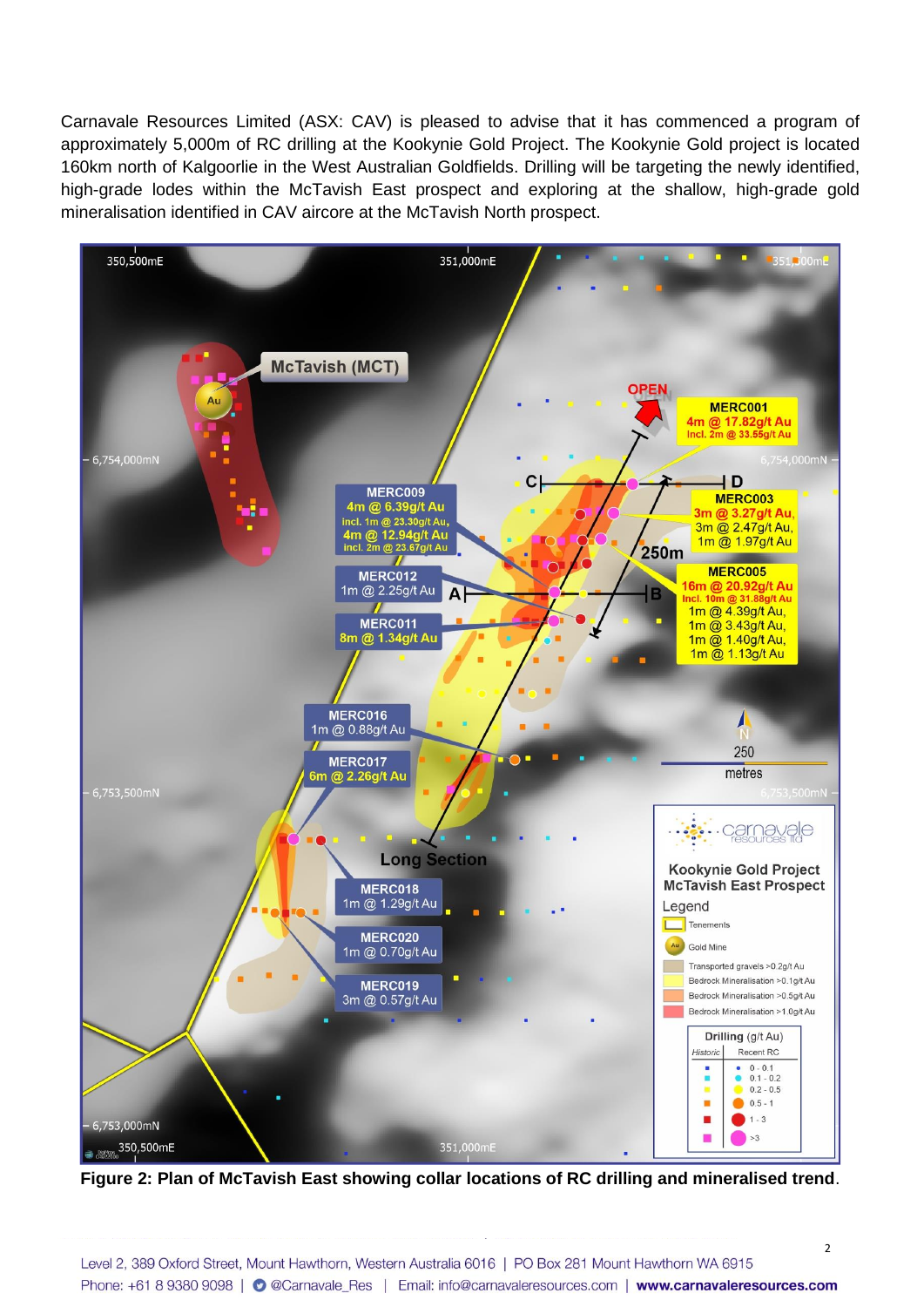The initial RC program at McTavish East extended the high-grade gold mineralisation encountered in the previous aircore programs into the fresh rock. Initial RC drilling focused on the McTavish East prospect, which hosts the highest gold grades in the Project area at present. CAV's McTavish East prospect is situated east of Nex Metals Explorations Ltd (ASX: NME) and Metalicity Ltd.'s (ASX: MCT) McTavish highgrade gold deposit.

The newly identified mineralised structure identified by recent CAV aircore and RC drilling has high-grade gold defined along 250m of strike and dips steeply east and strikes northeast and remains open (Figure 2). The current 5,000m RC drilling program is designed to expand the substantial high-grade gold mineralisation associated with strong quartz veining in fresh rock, identified by the previous RC drilling.



## **Figure 3: Long section through McTavish East with significant intercepts as pierce points on mineralised structure.**

The main structure at McTavish East is also supported by mineralised splays in the hanging wall and footwall that have similar mineralogy to the highest-grade zones on the main structure.

The current RC program is aimed at expanding and targeting the thickest zones high-grade mineralisation within the main structure that appear to have a south easterly plunge. In addition, CAV will explore the shallow high-grade gold identified in earlier CAV aircore at McTavish North

The large-scale mineralised structure identified in the RC drilling that hosts McTavish East strikes northeast across CAV's tenement package and intersects the Champion South Prospect (Figure 4). This represents a 1.1km priority target corridor that is untested by previous drilling due to the presence of the depletion zone in the regolith profile. CAV has an aircore program planned for Q2 2022 to test this highly prospective corridor for repeat high-grade structures.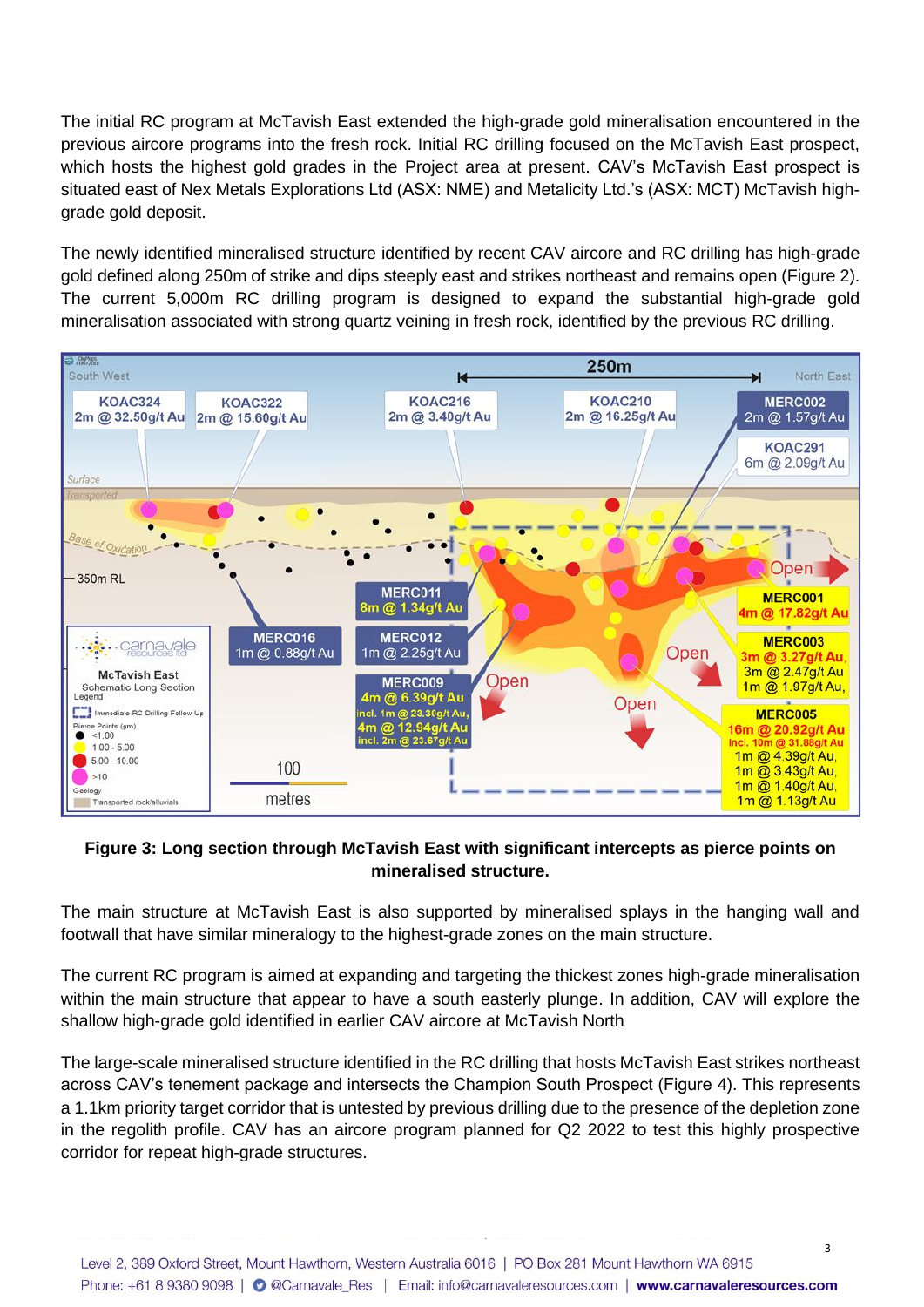

**Figure 4: Long section showing 1.1km untested zone from McTavish East to Champion South** 

**This release is approved by the Board of Carnavale Resources Limited.**

### **For further information contact:**

Chairman CEO

# **Competent Persons Statement**

*The information that relates to Exploration Results for the projects discussed in this announcement represents a fair and accurate representation of the available data and studies; and is based on, and fairly represents information and supporting documentation reviewed by Mr. Humphrey Hale, a Competent Person who is a Member of The Australian Institute of Geoscientists. Mr. Hale is the Chief Executive Officer of Carnavale Resources Limited and has sufficient experience that is relevant to the style of mineralisation*  and type of deposit under consideration and to the activity being undertaken to qualify as a Competent *Person as defined in the 2012 Edition of the "Australasian Code for Reporting of Exploration Results, Mineral Resource and Ore Reserves". Mr. Hale consents to the inclusion in this report of the matters based on his information in the form and context in which it appears.*

## **Forward Looking Statements**

*Statements regarding Carnavale's plans with respect to the mineral properties, resource reviews, programs, economic studies and future development are forward-looking statements. There can be no assurance that Carnavale's plans for development of its mineral properties will proceed any time in the future. There can also be no assurance that Carnavale will be able to confirm the presence of additional mineral resources/reserves, that any mineralisation will prove to be economic or that a mine will successfully be developed on any of Carnavale's mineral properties.*

**Ron Gajewski Humphrey Hale** P: +61 8 9380 9098

4